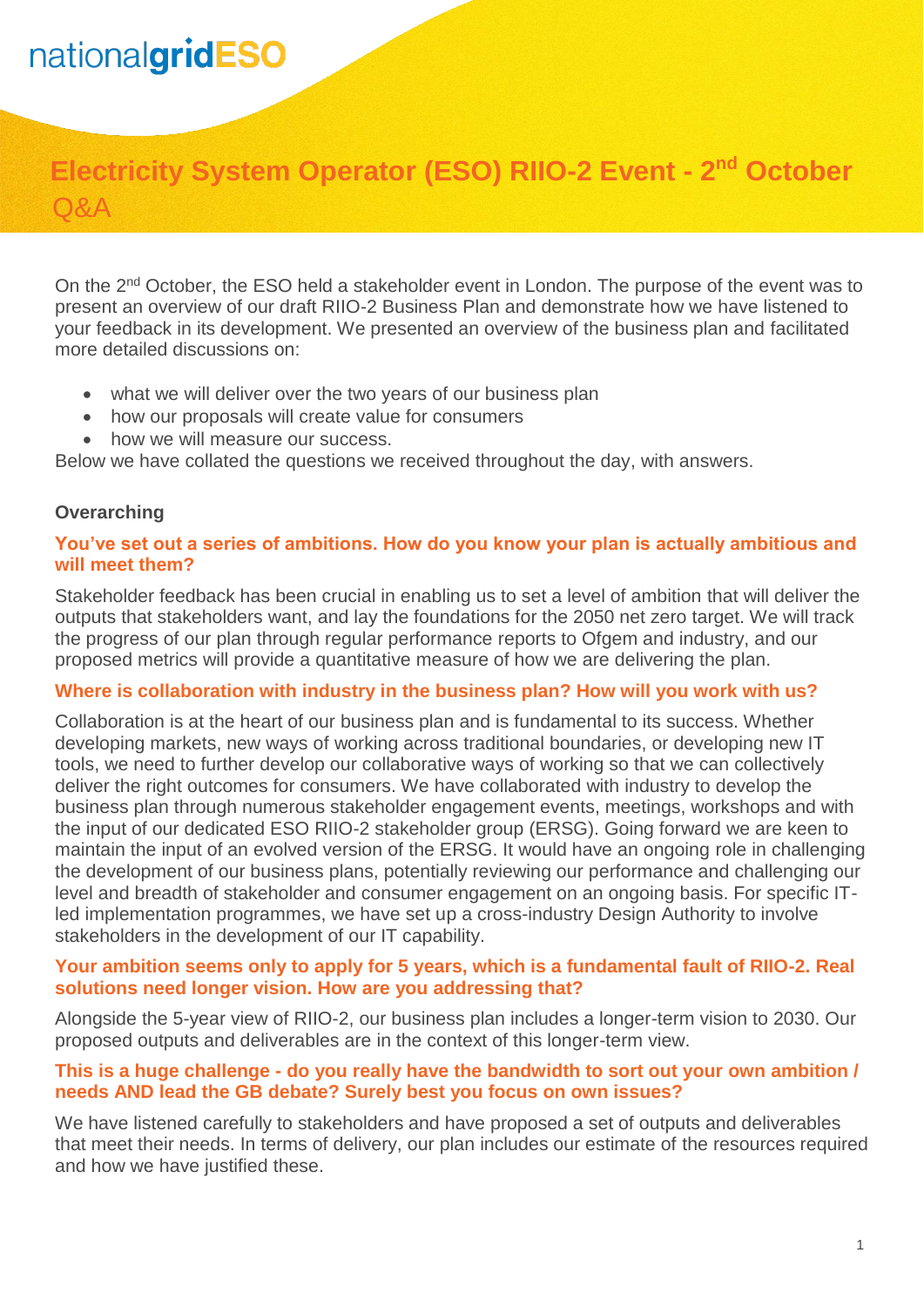# nationalgridESO

#### **How are you going to ensure ambitions and commitments under the business plan is delivered in the set-out timelines?**

The timelines presented in the business plan are based on our realistic assessment of the time the activities will take, based on experience from the past and accounting for the new approach to IT delivery outlined by Nikki Jamieson, Head of ESO IT, at the event. It should be noted that many of our proposals will require coordination and collaboration across industry, to ensure that our developments meet the needs of others. We will need to engage appropriately to maintain the pace of delivery that we have set out in our plans.

### **Theme 1**

#### **Would the ESO have the readiness to operate zero carbon before 2025? What would this involve?**

For us to be able to operate zero carbon by 2025, we need to ensure our systems, processes and markets for balancing services are designed so that we can maintain secure system operation using zero carbon sources of generation and demand. Our Business Plan deliverables are designed to enable us to do this, with redesigned markets to procure services from zero carbon technologies, and control systems and tools to allow for their dispatch, settlement and reporting. Timescales contained within the plan are designed to do this by 2025, and will require close collaboration across industry to enable us to deliver.

#### **Theme 3**

### **Could you expand on where you see the problems in the SQSS that need to be fixed? Are you proposing changes to the level of system security?**

We will review the planning provisions of the SQSS to ensure they are compatible with the new approaches we are developing through our Pathfinding Projects, for example the increased use of probabilistic modelling techniques, and of operability-based alternatives to traditional asset investment.

#### **How does the ESO's SQSS review interact with the government's electricity standards review?**

BEIS's review of engineering standards will have concluded prior to the commencement of RIIO-2, so we will be able to account for its conclusions and recommendations.

#### **SQSS: in light of last 2 major blackouts, when review happens will single-infeed-loss risk be reassessed in favour of multiple-infeed-loss risk?**

#### **SQSS: will targets for volumes of response and reserve levels be increased following 09 Aug event?**

We await the outcome of the E3C and Ofgem investigations into the events of 9th August, and will work with industry to address issues raised as a result.

#### **NGET and DNOs must be allowed to invest ahead of need, or the costs and timescales of new grid connections prevent the required investment. Will they? How much?**

There will always be a balance of risk between anticipatory investment and stranding of assets. We will continue to work with Ofgem and Industry to consider how best to manage this balance, for example through the RIIO Strategic Wider Works process.

# **Cost Benefit Analysis**